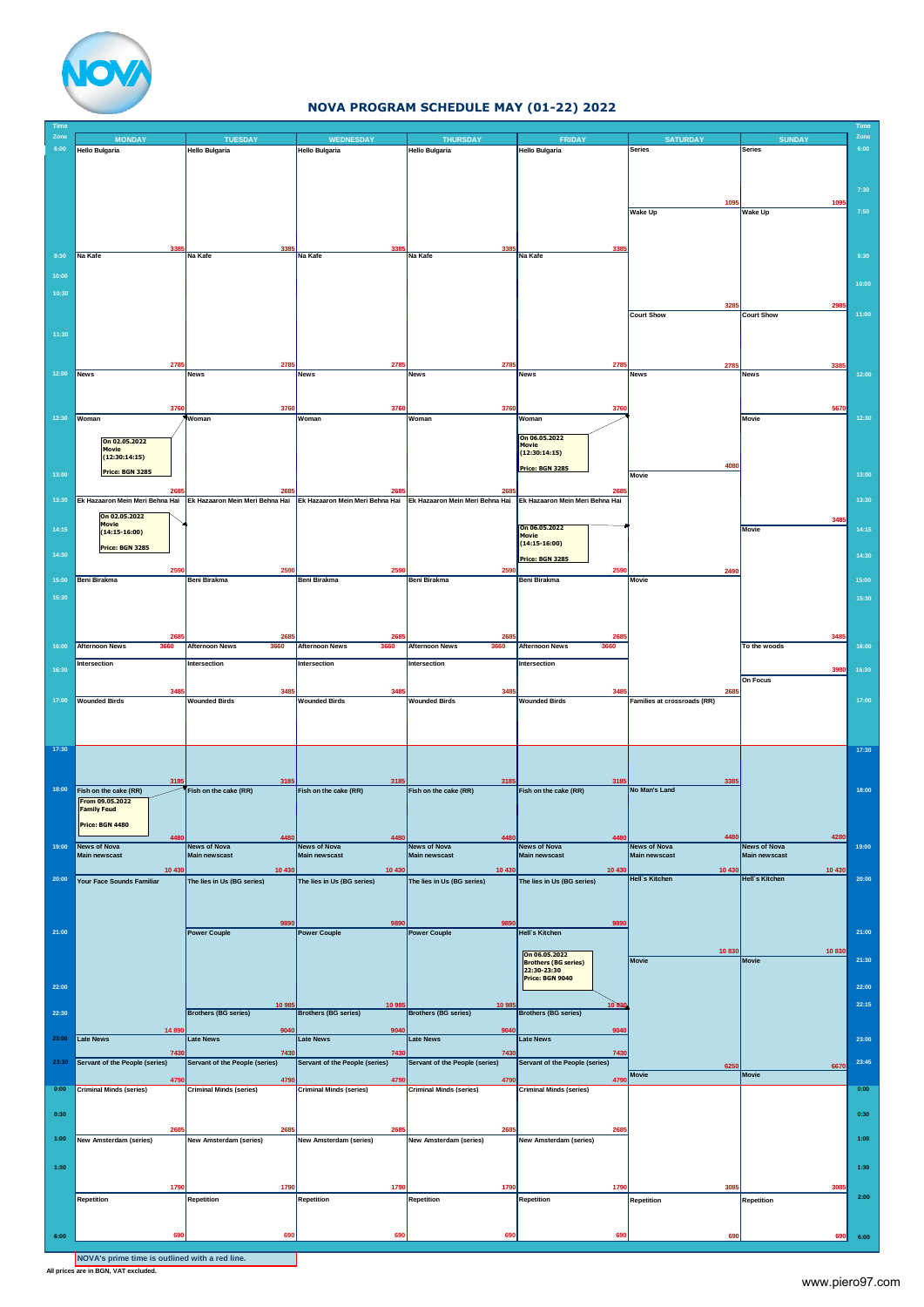

## **NOVA PROGRAM SCHEDULE MAY (23-31) 2022**

| Time<br>Zone |                                         |                                         |                                                                 |                                                                 |                                         |                                      |                                             | Time<br>Zone |
|--------------|-----------------------------------------|-----------------------------------------|-----------------------------------------------------------------|-----------------------------------------------------------------|-----------------------------------------|--------------------------------------|---------------------------------------------|--------------|
| 6:00         | <b>MONDAY</b><br><b>Hello Bulgaria</b>  | <b>TUESDAY</b><br><b>Hello Bulgaria</b> | <b>WEDNESDAY</b><br><b>Hello Bulgaria</b>                       | <b>THURSDAY</b><br><b>Hello Bulgaria</b>                        | <b>FRIDAY</b><br><b>Hello Bulgaria</b>  | <b>SATURDAY</b><br><b>Series</b>     | <b>SUNDAY</b><br><b>Series</b>              | 6:00         |
|              |                                         |                                         |                                                                 |                                                                 |                                         |                                      |                                             |              |
|              |                                         |                                         |                                                                 |                                                                 |                                         |                                      |                                             |              |
|              |                                         |                                         |                                                                 |                                                                 |                                         |                                      |                                             | 7:30         |
|              |                                         |                                         |                                                                 |                                                                 |                                         | 1095                                 | 109                                         |              |
|              |                                         |                                         |                                                                 |                                                                 |                                         | <b>Wake Up</b>                       | <b>Wake Up</b>                              | 7:50         |
|              |                                         |                                         |                                                                 |                                                                 |                                         |                                      |                                             |              |
|              |                                         |                                         |                                                                 |                                                                 |                                         |                                      |                                             |              |
| 9:30         | Na Kafe                                 | Na Kafe                                 | Na Kafe                                                         | Na Kafe                                                         | Na Kafe                                 |                                      |                                             | 9:30         |
|              |                                         |                                         |                                                                 |                                                                 |                                         |                                      |                                             |              |
| 10:00        |                                         |                                         |                                                                 |                                                                 |                                         |                                      |                                             | 10:00        |
| 10:30        |                                         |                                         |                                                                 |                                                                 |                                         |                                      |                                             |              |
|              |                                         |                                         |                                                                 |                                                                 |                                         | 3285                                 | 298                                         |              |
|              |                                         |                                         |                                                                 |                                                                 |                                         | <b>Court Show</b>                    | <b>Court Show</b>                           | 11:00        |
| 11:30        |                                         |                                         |                                                                 |                                                                 |                                         |                                      |                                             |              |
|              |                                         |                                         |                                                                 |                                                                 |                                         |                                      |                                             |              |
|              | 2785                                    | 2785                                    | 2785                                                            | 2785                                                            | 2785                                    | 2785                                 | 3385                                        |              |
| 12:00        | News                                    | News                                    | News                                                            | <b>News</b>                                                     | News                                    | News                                 | <b>News</b>                                 | 12:00        |
|              |                                         |                                         |                                                                 |                                                                 |                                         |                                      |                                             |              |
|              |                                         |                                         |                                                                 |                                                                 |                                         |                                      |                                             |              |
|              | 3760<br>12:30 Woman                     | 3760<br>Woman                           | 3760<br>Woman                                                   | 3760<br>Woman                                                   | 3760<br>Woman                           |                                      | 5670<br><b>Movie</b>                        | 12:30        |
|              |                                         |                                         |                                                                 |                                                                 |                                         |                                      |                                             |              |
|              |                                         | On 24.05.2022<br>Movie                  |                                                                 |                                                                 |                                         |                                      |                                             |              |
|              |                                         | (12:30:14:15)                           |                                                                 |                                                                 |                                         |                                      |                                             |              |
|              |                                         | Price: BGN 3285                         |                                                                 |                                                                 |                                         | 4080                                 |                                             |              |
| 13:00        |                                         |                                         |                                                                 |                                                                 |                                         | Movie                                |                                             | 13:00        |
|              | 268                                     | 268                                     | 268                                                             | 268                                                             | 268                                     |                                      |                                             |              |
| 13:30        | Ek Hazaaron Mein Meri Behna Hai         |                                         | Ek Hazaaron Mein Meri Behna Hai Ek Hazaaron Mein Meri Behna Hai | Ek Hazaaron Mein Meri Behna Hai Ek Hazaaron Mein Meri Behna Hai |                                         |                                      |                                             | 13:30        |
|              |                                         |                                         |                                                                 |                                                                 |                                         |                                      | 3485                                        |              |
| 14:15        |                                         | On 24.05.2022<br>Movie                  |                                                                 |                                                                 |                                         |                                      | Movie                                       | 14:15        |
|              |                                         | $(14:15-16:00)$                         |                                                                 |                                                                 |                                         |                                      |                                             |              |
| 14:30        |                                         | Price: BGN 3285                         |                                                                 |                                                                 |                                         |                                      |                                             | 14:30        |
|              | 259                                     | 259                                     | 2590                                                            | 259                                                             | 259                                     | 2490                                 |                                             |              |
| 15:00        | Beni Birakma                            | Beni Birakma                            | Beni Birakma                                                    | Beni Birakma                                                    | Beni Birakma                            | <b>Movie</b>                         |                                             | 15:00        |
| 15:30        |                                         |                                         |                                                                 |                                                                 |                                         |                                      |                                             | 15:30        |
|              |                                         |                                         |                                                                 |                                                                 |                                         |                                      |                                             |              |
|              |                                         |                                         |                                                                 |                                                                 |                                         |                                      |                                             |              |
|              | 268                                     | 268                                     | 268                                                             | 268                                                             | 268                                     |                                      | 3485                                        |              |
| 16:00        | <b>Afternoon News</b><br>3660           | <b>Afternoon News</b><br>3660           | <b>Afternoon News</b><br>3660                                   | 3660<br><b>Afternoon News</b>                                   | <b>Afternoon News</b><br>3660           |                                      | To the woods                                | 16:00        |
|              | Intersection                            | Intersection                            | Intersection                                                    | Intersection                                                    | Intersection                            |                                      |                                             |              |
| 16:30        |                                         |                                         |                                                                 |                                                                 |                                         |                                      | 3980<br><b>On Focus</b>                     | 16:30        |
|              | 3485                                    | 3485                                    | 3485                                                            | 3485                                                            | 348                                     | 2685                                 |                                             |              |
| 17:00        | <b>Wounded Birds</b>                    | <b>Wounded Birds</b>                    | <b>Wounded Birds</b>                                            | <b>Wounded Birds</b>                                            | <b>Wounded Birds</b>                    | Families at crossroads (RR)          |                                             | 17:00        |
|              |                                         |                                         |                                                                 |                                                                 |                                         |                                      |                                             |              |
|              |                                         |                                         |                                                                 |                                                                 |                                         |                                      |                                             |              |
|              |                                         |                                         |                                                                 |                                                                 |                                         |                                      |                                             |              |
| 17:30        |                                         |                                         |                                                                 |                                                                 |                                         |                                      |                                             | 17:30        |
|              |                                         |                                         |                                                                 |                                                                 |                                         |                                      |                                             |              |
|              | 3185                                    | 3185                                    | 3185                                                            | 3185                                                            | 3185                                    | 3385                                 |                                             |              |
| 18:00        | <b>Family Feud</b>                      | <b>Family Feud</b>                      | <b>Family Feud</b>                                              | <b>Family Feud</b>                                              | <b>Family Feud</b>                      | No Man's Land                        |                                             | 18:00        |
|              |                                         |                                         |                                                                 |                                                                 |                                         |                                      |                                             |              |
|              |                                         |                                         |                                                                 |                                                                 |                                         |                                      |                                             |              |
|              | 448                                     | 4480                                    | 4480                                                            | 448                                                             | 448                                     | 4480                                 | 4280                                        |              |
| 19:00        | <b>News of Nova</b><br>Main newscast    | News of Nova<br>Main newscast           | News of Nova<br>Main newscast                                   | <b>News of Nova</b><br><b>Main newscast</b>                     | <b>News of Nova</b><br>Main newscast    | <b>News of Nova</b><br>Main newscast | <b>News of Nova</b><br><b>Main newscast</b> | 19:00        |
|              |                                         |                                         |                                                                 |                                                                 |                                         |                                      |                                             |              |
| 20:00        | 10 430<br>Fish on the cake (New Season) | 10 430<br>Fish on the cake (New Season) | 10 430<br>Fish on the cake (New Season)                         | 10 430<br>Fish on the cake (New Season)                         | 10 430<br>Fish on the cake (New Season) | 10 430<br>Movie                      | 10 430<br>Movie                             | 20:00        |
|              |                                         |                                         |                                                                 |                                                                 |                                         |                                      |                                             |              |
|              |                                         |                                         |                                                                 |                                                                 |                                         |                                      |                                             |              |
|              |                                         |                                         |                                                                 |                                                                 |                                         |                                      |                                             |              |
| 21:00        | 885<br><b>Undercover (BG series)</b>    | 885<br><b>Undercover (BG series)</b>    | 8850<br><b>Undercover (BG series)</b>                           | 885<br><b>Undercover (BG series)</b>                            | 8850<br><b>Undercover (BG series)</b>   |                                      |                                             | 21:00        |
|              |                                         |                                         |                                                                 |                                                                 |                                         |                                      |                                             |              |
|              |                                         |                                         |                                                                 |                                                                 |                                         |                                      |                                             | 21:30        |
|              |                                         |                                         |                                                                 |                                                                 |                                         |                                      |                                             |              |
| 22:00        | 8 2 2 5<br><b>Late News</b>             | 8225<br>Late News                       | 8225<br>Late News                                               | 8225<br>Late News                                               | 8225<br>Late News                       | 7600<br>Movie                        | 7600<br><b>Movie</b>                        | 22:00        |
|              |                                         |                                         |                                                                 |                                                                 |                                         |                                      |                                             |              |
| 22:30        | 743<br><b>Hudson and Rex (series)</b>   | 743<br><b>Hudson and Rex (series)</b>   | 7430<br><b>Hudson and Rex (series)</b>                          | 743<br><b>Hudson and Rex (series)</b>                           | 7430<br><b>Hudson and Rex (series)</b>  |                                      |                                             | 22:15        |
|              |                                         |                                         |                                                                 |                                                                 |                                         |                                      |                                             |              |
| 23:00        |                                         |                                         |                                                                 |                                                                 |                                         |                                      |                                             | 23:00        |
|              | 5415                                    | 5415                                    | 5415                                                            | 5415                                                            | 5415                                    |                                      |                                             |              |
| 23:30        | <b>Servant of the People (series)</b>   | Servant of the People (series)          | <b>Servant of the People (series)</b>                           | <b>Servant of the People (series)</b>                           | <b>Servant of the People (series)</b>   |                                      |                                             | 23:45        |
|              | 479                                     | 479                                     | 479                                                             | 479                                                             | 479                                     | 6250                                 | 6670                                        |              |
| 0:00         | <b>Criminal Minds (series)</b>          | <b>Criminal Minds (series)</b>          | <b>Criminal Minds (series)</b>                                  | <b>Criminal Minds (series)</b>                                  | <b>Criminal Minds (series)</b>          | <b>Movie</b>                         | <b>Movie</b>                                | 0:00         |
|              |                                         |                                         |                                                                 |                                                                 |                                         |                                      |                                             |              |
| 0:30         |                                         |                                         |                                                                 |                                                                 |                                         |                                      |                                             | 0:30         |
|              | 2685                                    | 2685                                    | 268                                                             | 268                                                             | 268                                     |                                      |                                             |              |
| 1:00         | New Amsterdam (series)                  | New Amsterdam (series)                  | New Amsterdam (series)                                          | New Amsterdam (series)                                          | New Amsterdam (series)                  |                                      |                                             | 1:00         |
|              |                                         |                                         |                                                                 |                                                                 |                                         |                                      |                                             |              |
| 1:30         |                                         |                                         |                                                                 |                                                                 |                                         |                                      |                                             | 1:30         |
|              | 1790                                    | 1790                                    | 1790                                                            | 1790                                                            | 179                                     | 308                                  | 308                                         |              |
|              | Repetition                              | Repetition                              | Repetition                                                      | Repetition                                                      | Repetition                              | Repetition                           | Repetition                                  | 2:00         |
|              |                                         |                                         |                                                                 |                                                                 |                                         |                                      |                                             |              |
|              |                                         |                                         |                                                                 |                                                                 |                                         |                                      |                                             |              |
| 6:00         | 69                                      | 69                                      | 690                                                             | 69                                                              | 69                                      | 69                                   | 690                                         | 6:00         |

**All prices are in BGN, VAT excluded.**<br>All prices are in BGN, VAT excluded.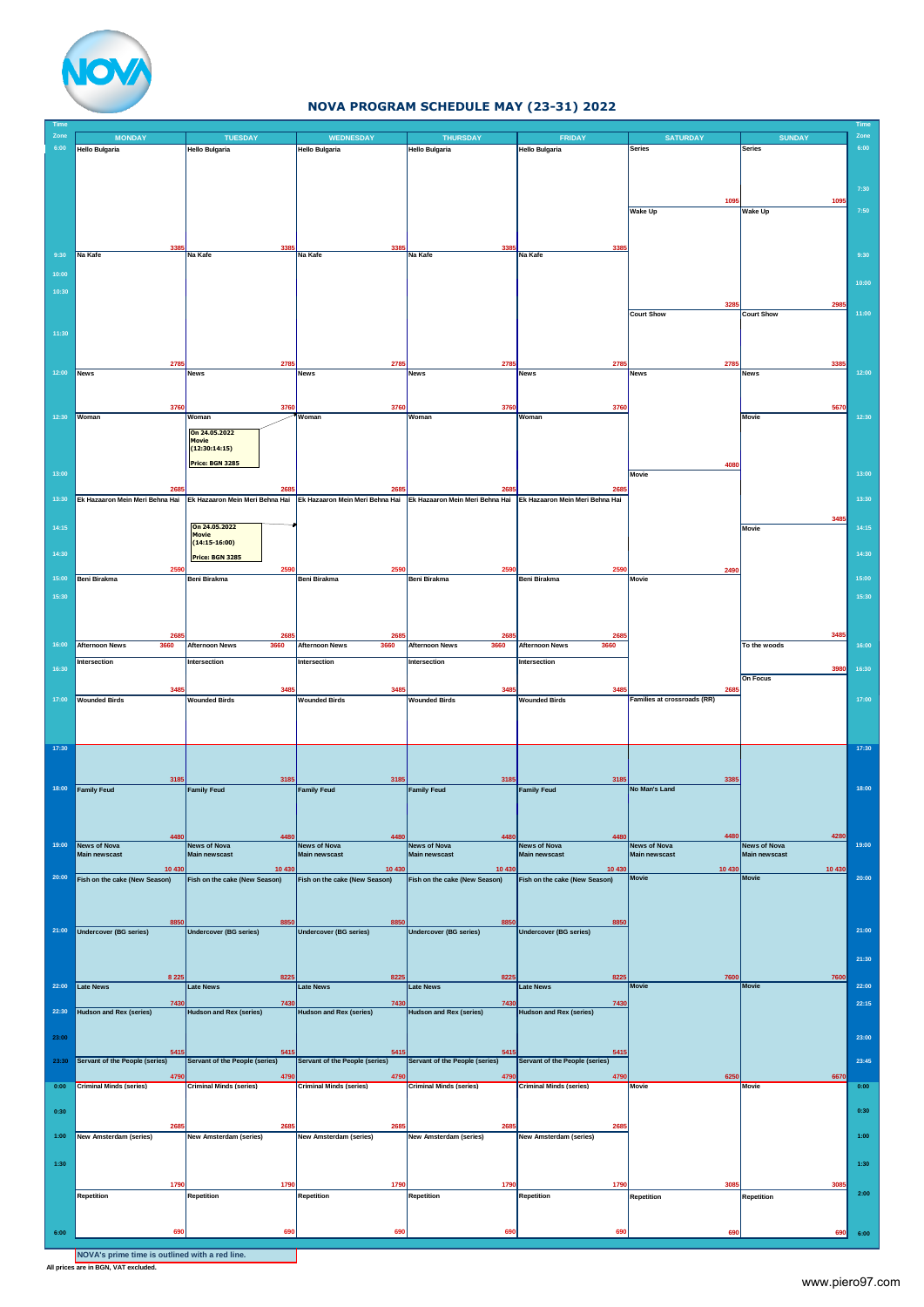

#### **DIEMA PROGRAM SCHEDULE MAY 2022**

| <b>Time</b><br>Zone | <b>MONDAY</b>                          | <b>TUESDAY</b>                               | WEDNESDAY                      | <b>THURSDAY</b>                | <b>FRIDAY</b>                | <b>SATURDAY</b>        | <b>SUNDAY</b>         | Time<br>Zone |
|---------------------|----------------------------------------|----------------------------------------------|--------------------------------|--------------------------------|------------------------------|------------------------|-----------------------|--------------|
| 5:45                | <b>Criminal minds (FRR)</b>            | <b>Criminal minds (FRR)</b>                  | <b>Criminal minds (FRR)</b>    | <b>Criminal minds (FRR)</b>    | Criminal minds (FRR)         | <b>Series</b><br>199   | <b>Series</b><br>199  | 6:00         |
|                     |                                        |                                              |                                |                                |                              |                        |                       |              |
|                     |                                        | 99                                           | 99                             | -99                            | 99                           | <b>Series</b>          | <b>Series</b>         | 7:00         |
| 6:45                | <b>NCIS: Los Angeles (FRR)</b>         | <b>NCIS: Los Angeles (FRR)</b>               | <b>NCIS: Los Angeles (FRR)</b> | <b>NCIS: Los Angeles (FRR)</b> | NCIS: Los Angeles (FRR)      |                        |                       |              |
|                     | 199                                    | 199                                          | 199                            | 199                            | 199                          |                        |                       |              |
| 7:45                | <b>Transporter (FRR)</b>               | <b>Transporter (FRR)</b>                     | Transporter (FRR)              | <b>Transporter (FRR)</b>       | Transporter (FRR)            |                        |                       | 7:45         |
|                     |                                        | From 24.05.2022<br><b>Chicago Fire (FRR)</b> |                                |                                |                              |                        |                       |              |
|                     |                                        | Price: BGN 298                               |                                |                                |                              |                        |                       |              |
| 8:45                | 29<br><b>Alarm for Cobra (FRR)</b>     | Alarm for Cobra (FRR)                        | 298<br>Alarm for Cobra (FRR)   | 298<br>Alarm for Cobra (FRR)   | 29<br>Alarm for Cobra (FRR)  | 199<br><b>Series</b>   | 199<br><b>Series</b>  | 8:45         |
|                     |                                        |                                              |                                |                                |                              |                        |                       |              |
|                     |                                        |                                              |                                |                                |                              |                        |                       |              |
| 9:40                | 29<br><b>Teleshop</b>                  | 298<br>Teleshop                              | 298<br><b>Teleshop</b>         | 298<br>Teleshop                | 29<br><b>Teleshop</b>        | 199<br><b>Teleshop</b> | 19<br><b>Teleshop</b> |              |
| 10:00               | Alarm for Cobra (FRR)                  | Alarm for Cobra (FRR)                        | <b>Alarm for Cobra (FRR)</b>   | Alarm for Cobra (FRR)          | Alarm for Cobra (FRR)        | <b>Series</b>          | <b>Series</b>         | 10:00        |
|                     |                                        |                                              |                                |                                |                              |                        |                       |              |
|                     |                                        |                                              |                                |                                |                              |                        |                       |              |
|                     |                                        |                                              |                                |                                |                              |                        |                       |              |
|                     |                                        |                                              |                                |                                |                              |                        |                       |              |
|                     | 29                                     | 29                                           | 298                            | 298                            | 298                          | 298                    | 298                   |              |
| 11:00               | Hawaii 5-0 (FRR)                       | Hawaii 5-0 (FRR)                             | Hawaii 5-0 (FRR)               | Hawaii 5-0 (FRR)               | Hawaii 5-0 (FRR)             | Movie (FRR)            | Movie (FRR)           | 11:00        |
|                     |                                        |                                              |                                |                                |                              |                        |                       |              |
|                     | 398                                    | 398                                          | 398                            | 398                            | 398                          |                        |                       |              |
| 12:00               | Hawaii 5-0 (FRR)                       | Hawaii 5-0 (FRR)                             | Hawaii 5-0 (FRR)               | Hawaii 5-0 (FRR)               | Hawaii 5-0 (FRR)             |                        |                       | 12:30        |
|                     |                                        |                                              |                                |                                |                              |                        |                       |              |
|                     | 497                                    | 497                                          | 497                            | 497                            | 497                          |                        |                       |              |
| 13:00               | Transporter                            | Transporter                                  | Transporter                    | Transporter                    | Transporter                  |                        |                       | 13:00        |
|                     | From 23.05.2022<br><b>Chicago Fire</b> |                                              |                                |                                |                              | 398                    | 398                   |              |
|                     | Price: BGN 497<br>497                  | 497                                          | 497                            | 497                            | 497                          | Movie                  | Movie                 | 13:30        |
| 14:00               | <b>Alarm for Cobra</b>                 | <b>Alarm for Cobra</b>                       | <b>Alarm for Cobra</b>         | <b>Alarm for Cobra</b>         | <b>Alarm for Cobra</b>       |                        |                       |              |
|                     |                                        |                                              |                                |                                |                              |                        |                       |              |
| 14:30               | 597                                    | 597                                          | 597                            | 597                            | 597                          |                        |                       | 14:30        |
| 15:00               | Alarm for Cobra                        | Alarm for Cobra                              | Alarm for Cobra                | Alarm for Cobra                | Alarm for Cobra              |                        |                       |              |
|                     |                                        |                                              |                                |                                |                              |                        |                       |              |
| 15:30               |                                        |                                              |                                |                                |                              |                        |                       | 15:30        |
| 16:00               | 69<br><b>Criminal minds</b>            | 696<br><b>Criminal minds</b>                 | 696<br><b>Criminal minds</b>   | 696<br><b>Criminal minds</b>   | 696<br><b>Criminal minds</b> | 597<br><b>Movie</b>    | 597<br><b>Movie</b>   | 16:00        |
|                     |                                        |                                              |                                |                                |                              |                        |                       |              |
| 16:30               |                                        |                                              |                                |                                |                              |                        |                       | 16:30        |
|                     | 597                                    | 597                                          | 597                            | 597                            | 597                          |                        |                       |              |
| 17:00               | Movie (FRR)                            | Movie (FRR)                                  | Movie (FRR)                    | Movie (FRR)                    | Movie (FRR)                  |                        |                       |              |
|                     |                                        |                                              |                                |                                |                              |                        |                       | 17:00        |
| 17:30               |                                        |                                              |                                |                                |                              |                        |                       | 17:30        |
|                     |                                        |                                              |                                |                                |                              | 796                    | 796                   |              |
| 18:00               |                                        |                                              |                                |                                |                              | Movie                  | <b>Movie</b>          | 18:00        |
|                     |                                        |                                              |                                |                                |                              |                        |                       |              |
|                     |                                        |                                              |                                |                                |                              |                        |                       |              |
|                     | 62                                     | 62                                           | 62                             | 62!                            | 625                          |                        |                       |              |
| 19:00               | <b>NCIS: Los Angeles</b>               | <b>NCIS: Los Angeles</b>                     | <b>NCIS: Los Angeles</b>       | <b>NCIS: Los Angeles</b>       | <b>NCIS: Los Angeles</b>     |                        |                       | 19:00        |
|                     |                                        |                                              |                                |                                |                              |                        |                       | 19:30        |
|                     |                                        |                                              |                                |                                |                              |                        |                       |              |
| 20:00               | 521<br>Hawaii 5-0                      | 521<br>Hawaii 5-0                            | 521<br>Hawaii 5-0              | 521<br>Hawaii 5-0              | 521<br>Hawaii 5-0            | 729<br>Movie           | 729<br><b>Movie</b>   | 20:00        |
|                     |                                        |                                              |                                |                                |                              |                        |                       |              |
|                     |                                        |                                              |                                |                                |                              |                        |                       |              |
|                     | 72!                                    | 729                                          | 729                            | 729                            | 729                          |                        |                       |              |
| 21:00               | Hawaii 5-0                             | Hawaii 5-0                                   | Hawaii 5-0                     | Hawaii 5-0                     | Hawaii 5-0                   |                        |                       | 21:00        |
| 21:30               |                                        |                                              |                                |                                |                              |                        |                       | 21:30        |
|                     |                                        |                                              |                                |                                |                              |                        |                       |              |
|                     | 833                                    | 833                                          | 833                            | 833                            | 833                          | 833                    | 833                   |              |
| 22:00               | <b>Movie</b>                           | <b>Movie</b>                                 | Movie                          | Movie                          | Movie                        | <b>Movie</b>           | <b>Movie</b>          | 22:00        |
| 22:30               |                                        |                                              |                                |                                |                              |                        |                       | 22:30        |
|                     |                                        |                                              |                                |                                |                              |                        |                       |              |
| 23:00               |                                        |                                              |                                |                                |                              |                        |                       | 23:00        |
|                     |                                        |                                              |                                |                                |                              |                        |                       |              |
| 23:30               |                                        |                                              |                                |                                |                              |                        |                       |              |
| 0:00                | 83<br>F.B.I.                           | 83<br><b>F.B.I.</b>                          | 833<br><b>F.B.I.</b>           | 833<br><b>F.B.I.</b>           | 833<br>Fraktura              | 72<br>Erotics          | 729<br>Fraktura       | 0:00         |
|                     |                                        | From 31.05.2022<br><b>NCIS: Los Angeles</b>  |                                |                                |                              |                        |                       |              |
|                     |                                        | Price: BGN 199                               |                                |                                |                              |                        |                       |              |
|                     | 199                                    | 199                                          | 199                            | 199                            |                              |                        |                       |              |
| 1:00                | Erotics                                | Erotics                                      | <b>Erotics</b>                 | <b>Erotics</b>                 |                              |                        |                       | 1:00         |
|                     |                                        |                                              |                                |                                |                              |                        |                       |              |
| 1:30                |                                        |                                              |                                |                                |                              |                        |                       | 1:30         |
|                     |                                        |                                              |                                |                                |                              |                        |                       |              |
| 2:00                |                                        |                                              |                                |                                |                              |                        |                       | 2:00         |
|                     |                                        |                                              |                                |                                |                              |                        |                       |              |
|                     |                                        |                                              |                                |                                |                              |                        |                       |              |
|                     |                                        |                                              |                                |                                |                              |                        |                       |              |
| 6:00                |                                        |                                              |                                |                                | 19                           |                        | 99                    | 6:00         |

**All prices are in BGN, VAT excluded. DIMEA's prime time is outlined with a red line.**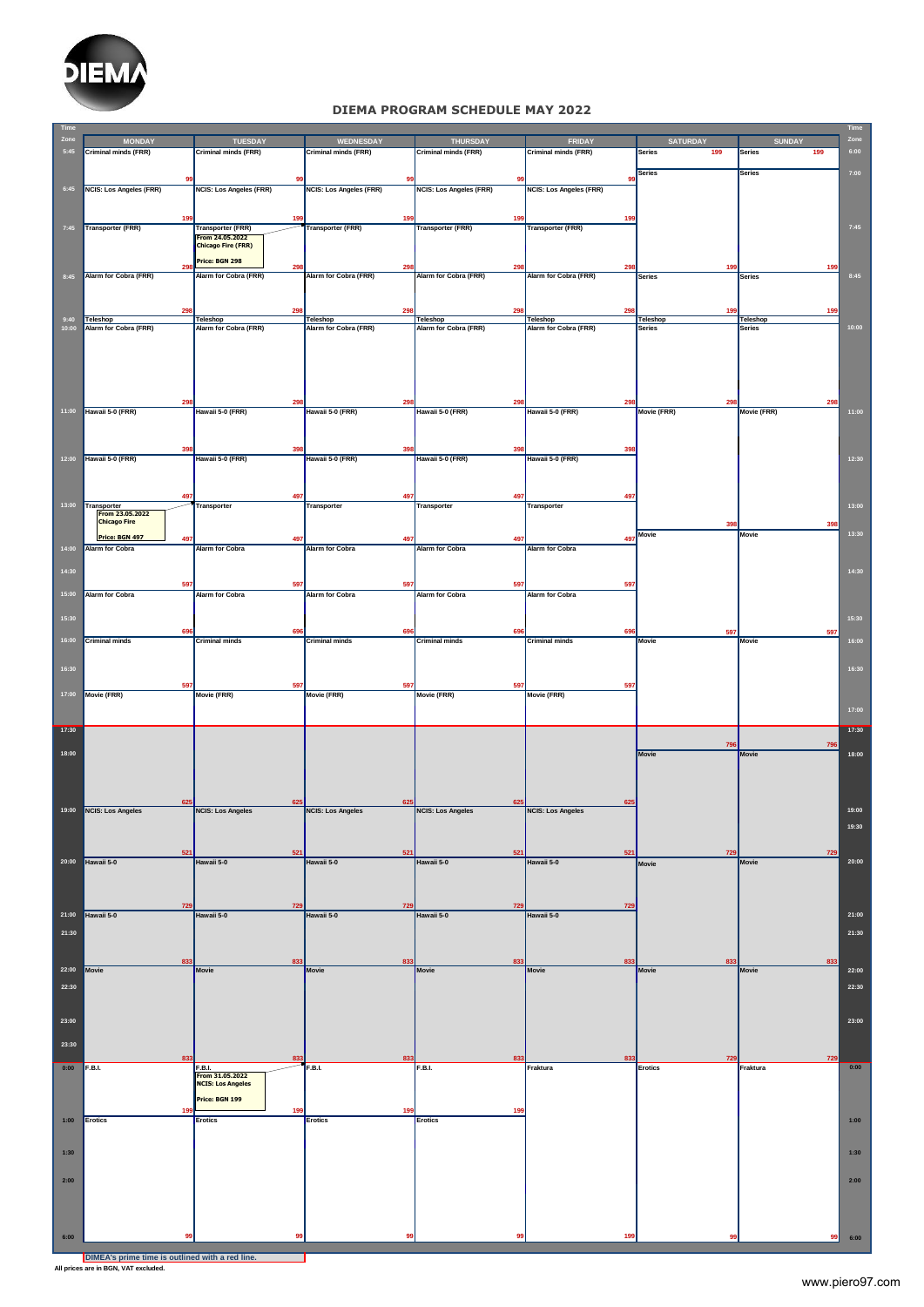

#### **DIEMA FAMILY PROGRAM SCHEDULE MAY 2022**

| 6:40  |                               |                            |                            |                            |                             |                             |                              | Time  |
|-------|-------------------------------|----------------------------|----------------------------|----------------------------|-----------------------------|-----------------------------|------------------------------|-------|
|       | <b>MONDAY</b>                 | <b>TUESDAY</b>             | <b>WEDNESDAY</b>           | <b>THURSDAY</b>            | <b>FRIDA</b>                | <b>SATURDAY</b>             | <b>SUNDAY</b>                | Zone  |
|       | Beni Birakma (FRR)            | Beni Birakma (FRR)         | Beni Birakma (FRR)         | Beni Birakma (FRR)         | Beni Birakma (FRR)          | Series (FRR)                | Series (FRR)                 | 6:10  |
|       |                               |                            |                            |                            |                             |                             |                              |       |
|       |                               |                            |                            |                            |                             |                             |                              |       |
|       | 199                           | 199                        | 199                        | 199                        | 199                         |                             |                              |       |
| 7:40  | Kasauth Zindagii Kay (FRR)    | Kasauth Zindagii Kay (FRR) | Kasauth Zindagii Kay (FRR) | Kasauth Zindagii Kay (FRR) | Kasauth Zindagii Kay (FRR)  |                             |                              |       |
|       |                               |                            |                            |                            |                             |                             |                              |       |
|       |                               |                            |                            |                            |                             | 29                          | 291                          | 7:00  |
|       |                               |                            |                            |                            |                             | Saath Nibhaana Saathiya     | Saath Nibhaana Saathiya      |       |
|       |                               |                            |                            |                            |                             |                             |                              |       |
|       |                               |                            |                            |                            |                             |                             |                              |       |
|       |                               |                            |                            |                            |                             | 19                          | 199                          |       |
|       | 19                            | 199                        | 199                        | 199                        |                             | 199 Saath Nibhaana Saathiya | Saath Nibhaana Saathiya      | 8:50  |
| 9:10  | <b>Teleshop</b>               | Teleshop                   | <b>releshop</b>            | <b>releshop</b>            | <b>releshop</b>             |                             |                              |       |
| 9:30  | <b>Waves</b>                  | Waves                      | <b>Waves</b>               | Waves                      | <b>Waves</b>                | 29                          | 29                           |       |
|       |                               |                            |                            |                            |                             | Teleshop                    | Teleshop                     | 9:45  |
|       |                               |                            |                            |                            |                             | Elif                        | Elif                         | 10:00 |
|       | 298                           | 298                        | 298                        | 298                        | 298                         |                             |                              |       |
| 10:30 | <b>Waves</b>                  | Waves                      | Waves                      | Waves                      | <b>Romantic Movie (FRR)</b> |                             |                              |       |
|       |                               |                            |                            |                            |                             |                             |                              |       |
|       |                               |                            |                            |                            |                             | 29                          | 29                           |       |
|       | 39                            | 398                        | 398                        | 398                        |                             | Elif                        | Elif                         | 11:00 |
| 11:30 | <b>Flames of desire (FRR)</b> | Flames of desire (FRR)     | Flames of desire (FRR)     | Flames of desire (FRR)     |                             |                             |                              |       |
|       |                               |                            |                            |                            |                             |                             |                              |       |
|       |                               |                            |                            |                            |                             | 29                          | 29                           |       |
| 12:00 |                               |                            |                            |                            |                             | <b>Romantic Movie</b>       | <b>Romantic Movie</b>        | 12:00 |
|       |                               | 298                        | 29                         | 298                        | 398                         |                             |                              |       |
| 12:30 | <b>Family Feud (FRR)</b>      | <b>Family Feud (FRR)</b>   | <b>Family Feud (FRR)</b>   | Family Feud (FRR)          | <b>Family Feud (FRR)</b>    |                             |                              | 12:30 |
|       |                               |                            |                            |                            |                             |                             |                              |       |
|       |                               |                            |                            |                            |                             |                             |                              |       |
|       | 29                            | 298                        | 298                        | 298                        | 298                         |                             |                              |       |
| 13:30 | Hold my hand (FRR)            | Hold my hand (FRR)         | Hold my hand (FRR)         | Hold my hand (FRR)         | Hold my hand (FRR)          |                             |                              | 13:30 |
|       |                               |                            |                            |                            |                             |                             |                              |       |
| 14:00 |                               |                            |                            |                            |                             | 39<br><b>Romantic Movie</b> | 398<br><b>Romantic Movie</b> | 14:00 |
|       |                               |                            |                            |                            |                             |                             |                              |       |
|       | 29                            | 298                        | 29                         | 298                        | 298                         |                             |                              |       |
| 14:30 | Sin Tu Mirada (FRR)           | Sin Tu Mirada (FRR)        | Sin Tu Mirada (FRR)        | Sin Tu Mirada (FRR)        | Sin Tu Mirada (FRR)         |                             |                              | 14:30 |
|       |                               |                            |                            |                            |                             |                             |                              |       |
|       |                               |                            |                            |                            |                             |                             |                              |       |
|       |                               |                            |                            |                            |                             |                             |                              |       |
|       |                               |                            |                            |                            |                             |                             |                              |       |
|       | 29                            | 298                        | 29                         | 298                        | 298                         |                             |                              |       |
| 15:30 | Karagul                       | Karagul                    | Karagul                    | Karagul                    | Karagul                     |                             |                              | 15:30 |
|       |                               |                            |                            |                            |                             |                             |                              |       |
|       |                               |                            |                            |                            |                             | 597                         | 597                          |       |
| 16:00 |                               |                            |                            |                            |                             | Meryem                      | Meryem                       | 16:00 |
|       | 29                            | 298                        | 29                         | 298                        | 298                         |                             |                              |       |
| 16:30 | Kasauth Zindagii Kay          | Kasauth Zindagii Kay       | Kasauth Zindagii Kay       | Kasauth Zindagii Kay       | Kasauth Zindagii Kay        |                             |                              |       |
|       |                               |                            |                            |                            |                             |                             |                              |       |
|       |                               |                            |                            |                            |                             | 597                         | 597                          |       |
| 17:00 |                               |                            |                            |                            |                             | Meryem                      | Meryem                       | 17:00 |
|       |                               |                            |                            |                            |                             |                             |                              |       |
| 17:30 |                               |                            |                            |                            |                             |                             |                              |       |
|       |                               |                            |                            |                            | 29                          | 625                         | 625                          |       |
| 18:00 | My home, my destiny (FRR)     | My home, my destiny (FRR)  | My home, my destiny (FRR)  | My home, my destiny (FRR)  | My home, my destiny (FRR)   | <b>Flames of desire</b>     | <b>Flames of desire</b>      | 18:00 |
|       |                               |                            |                            |                            |                             |                             |                              |       |
|       |                               |                            |                            |                            |                             |                             |                              |       |
|       |                               |                            |                            |                            |                             |                             |                              | 18:30 |
|       |                               |                            |                            |                            |                             |                             |                              |       |
|       | 625                           |                            |                            | 625                        |                             |                             |                              |       |
|       | wings of love                 | 62<br>wings of love        | 62<br>wings of love        |                            | 62<br>wings of love         |                             |                              |       |
|       |                               |                            |                            | wings of love              |                             |                             |                              |       |
|       |                               |                            |                            |                            |                             |                             |                              |       |
| 19:30 |                               |                            |                            |                            |                             |                             |                              | 19:30 |
|       |                               |                            |                            |                            |                             |                             |                              |       |
|       | 521                           | 521                        | 521                        | 521                        | 521                         | 625                         | 625                          |       |
| 20:00 | Sin Tu Mirada                 | Sin Tu Mirada              | Sin Tu Mirada              | Sin Tu Mirada              | Sin Tu Mirada               | <b>Romatic Movie</b>        | <b>Romatic Movie</b>         | 20:00 |
|       |                               |                            |                            |                            |                             |                             |                              |       |
|       |                               |                            |                            |                            |                             |                             |                              |       |
|       | 312                           | 312                        | 312                        | 312                        | 312                         |                             |                              |       |
| 21:00 | Hold my hand                  | Hold my hand               | Hold my hand               | Hold my hand               | Hold my hand                |                             |                              |       |
|       |                               |                            |                            |                            |                             |                             |                              |       |
|       |                               |                            |                            |                            |                             |                             |                              |       |
|       | 937                           | 937                        | 937                        | 937                        | 937                         | 72                          | 72                           |       |
| 22:00 | My home, my destiny           | My home, my destiny        | My home, my destiny        | My home, my destiny        | My home, my destiny         | <b>Romatic Movie (FRR)</b>  | <b>Romatic Movie (FRR)</b>   | 22:00 |
|       |                               |                            |                            |                            |                             |                             |                              |       |
|       |                               |                            |                            |                            |                             |                             |                              |       |
| 23:00 | 1145                          | 1145                       | 1145                       | 1145                       | 1145                        |                             |                              |       |
|       | Beni Birakma                  | Beni Birakma               | Beni Birakma               | Beni Birakma               | Beni Birakma                |                             |                              | 23:00 |
|       |                               |                            |                            |                            |                             |                             |                              |       |
|       |                               |                            |                            |                            |                             |                             |                              |       |
| 0:00  | 937                           | 937                        | 937                        | 937                        | 93                          | 72                          | 729                          |       |
|       | Wings of love (FRR)           | Wings of love (FRR)        | Wings of love (FRR)        | Wings of love (FRR)        | Wings of love (FRR)         | <b>Romatic Movie (FRR)</b>  | <b>Romatic Movie (FRR)</b>   | 0:00  |
|       |                               |                            |                            |                            |                             |                             |                              |       |
|       |                               |                            |                            |                            |                             |                             |                              |       |
|       | 199                           | 199                        | 199                        | 199                        | 199                         |                             |                              |       |
| 1:00  | Karagul (FRR)                 | Karagul (FRR)              | Karagul (FRR)              | Karagul (FRR)              | Karagul (FRR)               |                             |                              | 1:00  |
|       |                               |                            |                            |                            |                             |                             |                              |       |
|       |                               |                            |                            |                            |                             |                             |                              |       |
|       |                               | 99                         |                            |                            |                             |                             | 99                           |       |
| 2:00  | <b>Waves (FRR)</b>            | <b>Waves (FRR)</b>         | <b>Waves (FRR)</b>         | <b>Waves (FRR)</b>         | <b>Waves (FRR)</b>          | Teleshop                    | Teleshop                     | 2:00  |
|       |                               | 99                         | 99                         | 99                         |                             |                             |                              |       |
| 2:30  | Teleshop                      | Teleshop                   | Teleshop                   | Teleshop                   | Teleshop                    |                             |                              |       |
|       |                               |                            |                            |                            |                             |                             |                              |       |
| 6:00  |                               |                            |                            |                            |                             |                             |                              | 6:00  |

**DIMEA FAMILY's prime time is outlined with a red lin**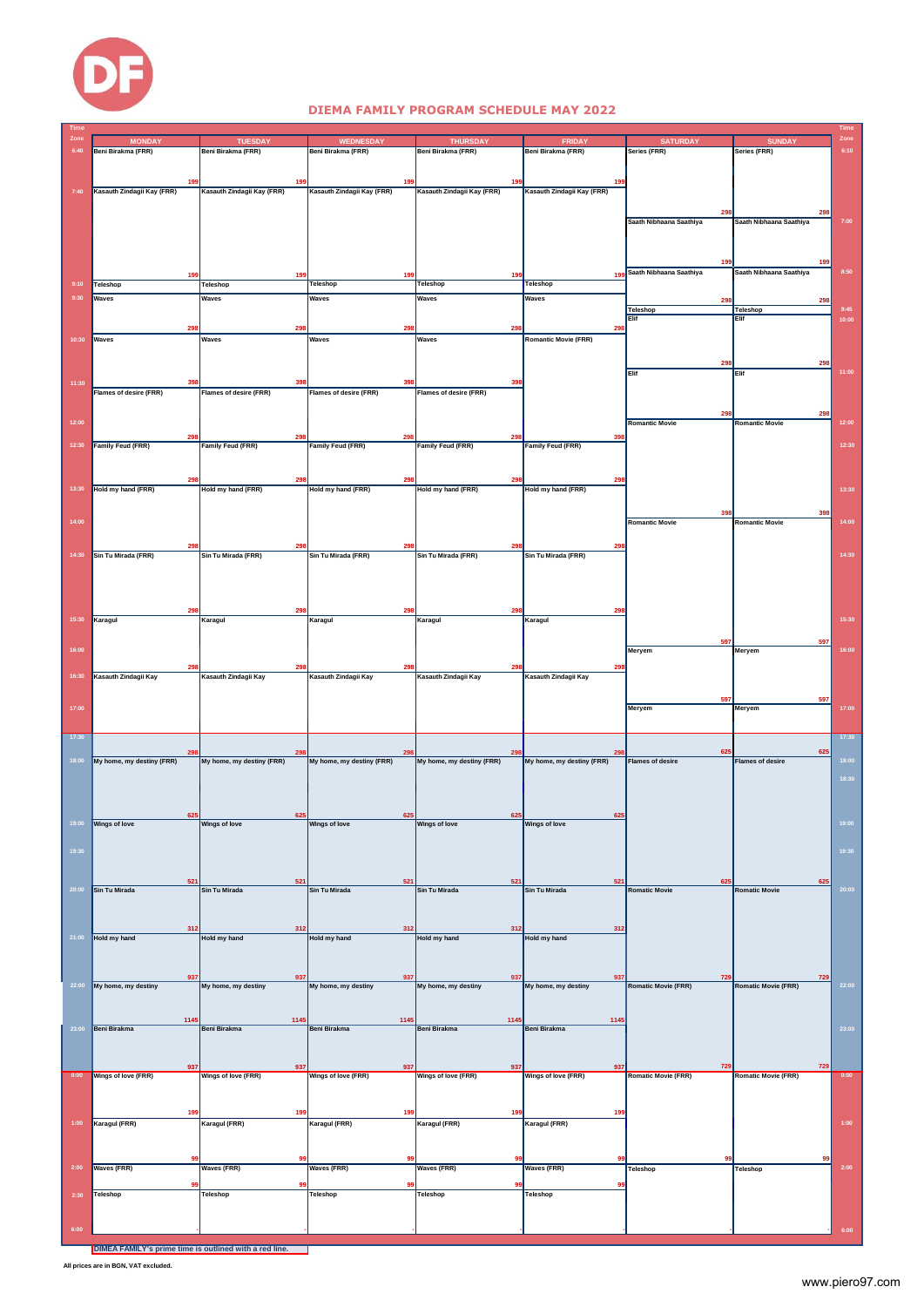

## **KINO NOVA PROGRAM SCHEDULE MAY 2022**

| <b>Time</b><br>Zone | <b>MONDAY</b>            | <b>TUESDAY</b>           | WEDNESDAY                | <b>THURSDAY</b>          | <b>FRIDAY</b>            | <b>SATURDAY</b>          | <b>SUNDAY</b>                   | <b>Time</b><br>Zone |
|---------------------|--------------------------|--------------------------|--------------------------|--------------------------|--------------------------|--------------------------|---------------------------------|---------------------|
| 6:00                | Series                   | Series                   | <b>Series</b>            | <b>Series</b>            | <b>Series</b>            | <b>Movie</b>             | <b>Movie</b>                    | 6:00                |
| 6:30                |                          |                          |                          |                          |                          |                          |                                 |                     |
|                     | 199                      | 199                      | 199                      | 199                      | 199                      | 298                      | 298                             |                     |
| 6:45                | <b>Movie</b>             | <b>Movie</b>             | <b>Movie</b>             | Movie                    | <b>Movie</b>             | Teleshop<br>Movie        | <b>Teleshop</b><br><b>Movie</b> | 7:30<br>8:00        |
|                     |                          |                          |                          |                          |                          |                          |                                 |                     |
|                     | 199                      | 199                      | 199                      | 199                      | 199                      |                          |                                 |                     |
| 8:45                | Movie                    | Movie                    | <b>Movie</b>             | Movie                    | <b>Movie</b>             |                          |                                 | 9:45                |
|                     |                          |                          |                          |                          |                          | 497<br><b>Movie</b>      | 497<br><b>Movie</b>             | 10:00               |
|                     | 298<br>Teleshop          | 298<br><b>Teleshop</b>   | 298<br><b>Teleshop</b>   | 298<br><b>Teleshop</b>   | 298<br><b>Teleshop</b>   |                          |                                 |                     |
| 10:45<br>11:00      | Movie                    | Movie                    | Movie                    | Movie                    | Movie                    |                          |                                 |                     |
| 12:00               |                          |                          |                          |                          |                          | 497<br><b>Movie</b>      | 497<br><b>Movie</b>             | 12:00               |
|                     |                          |                          |                          |                          |                          |                          |                                 |                     |
|                     |                          |                          |                          |                          |                          |                          |                                 | 13:45               |
| 13:00               |                          |                          |                          |                          |                          |                          |                                 |                     |
| 14:00               | 398<br>Movie             | 398<br>Movie             | 398<br>Movie             | 398<br><b>Movie</b>      | 398<br><b>Movie</b>      | 398<br><b>Movie</b>      | 398<br><b>Movie</b>             | 14:00               |
| 14:30               |                          |                          |                          |                          |                          |                          |                                 |                     |
|                     |                          |                          |                          |                          |                          |                          |                                 |                     |
|                     |                          |                          |                          |                          |                          |                          |                                 |                     |
|                     | 497                      | 497                      | 497                      | 497                      | 497                      | 497                      | 497                             | 15:30               |
| 16:00               | Movie                    | <b>Movie</b>             | <b>Movie</b>             | <b>Movie</b>             | Movie                    | <b>Movie</b>             | <b>Movie</b>                    | 16:00               |
|                     |                          |                          |                          |                          |                          |                          |                                 |                     |
|                     |                          |                          |                          |                          |                          |                          |                                 |                     |
| 17:30               |                          |                          |                          |                          |                          |                          |                                 | 17:30               |
|                     | 597                      | 597                      | 597                      | 597                      | 597                      | 796                      | 796                             |                     |
| 18:00               | Movie                    | Movie                    | Movie                    | Movie                    | Movie                    | <b>Movie</b>             | <b>Movie</b>                    | 18:00               |
|                     |                          |                          |                          |                          |                          |                          |                                 | 18:30               |
| 19:00               |                          |                          |                          |                          |                          |                          |                                 | 19:00               |
|                     |                          |                          |                          |                          |                          |                          |                                 |                     |
|                     | 729                      | 729                      | 729                      | 729                      | 729                      | 729                      | 729                             |                     |
| 20:00               | C.S.I.                   | C.S.I.                   | C.S.I.                   | <b>C.S.I.</b>            | C.S.I.                   | <b>C.S.I.</b>            | C.S.I.                          | 20:00               |
|                     |                          |                          |                          |                          |                          |                          |                                 |                     |
|                     | 937                      | 937                      | 937                      | 937                      | 937                      | 625                      | 625                             |                     |
| 21:00               | <b>Blockbuster Movie</b> | <b>Blockbuster Movie</b> | <b>Blockbuster Movie</b> | <b>Blockbuster Movie</b> | <b>Blockbuster Movie</b> | <b>Blockbuster Movie</b> | <b>Blockbuster Movie</b>        | 21:00               |
| 21:30               |                          |                          |                          |                          |                          |                          |                                 | 21:30               |
|                     |                          |                          |                          |                          |                          |                          |                                 |                     |
| 22:00               |                          |                          |                          |                          |                          |                          |                                 | 22:00               |
| 22:30               |                          |                          |                          |                          |                          |                          |                                 | 22:30               |
|                     | 1249                     | 1249                     | 1249                     | 1249                     | 1249                     | 1249                     | 1249                            |                     |
| 23:00               | C.S.I. (FRR)             | C.S.I. (FRR)             | C.S.I. (FRR)             | <b>C.S.I. (FRR)</b>      | C.S.I. (FRR)             | <b>C.S.I. (FRR)</b>      | <b>C.S.I. (FRR)</b>             | 23:00               |
| 23:30               |                          |                          |                          |                          |                          |                          |                                 | 23:30               |
|                     | 1143                     | 1145                     | 1145                     | 1145                     | 1145                     | 833                      | 833                             |                     |
| 0:00                | Repetitions              | Repetitions              | Repetitions              | Repetitions              | Repetitions              | <b>Repetitions</b>       | Repetitions                     | 0:00                |
| 0:30                |                          |                          |                          |                          |                          |                          |                                 | 0:30                |
| 1:00                |                          |                          |                          |                          |                          |                          |                                 | 1:00                |
|                     |                          |                          |                          |                          |                          |                          |                                 |                     |
| 1:30                |                          |                          |                          |                          |                          |                          |                                 | 1:30                |
| 2:00                |                          |                          |                          |                          |                          |                          |                                 | 2:00                |
|                     |                          |                          |                          |                          |                          |                          |                                 |                     |
|                     |                          |                          |                          |                          |                          |                          |                                 |                     |
|                     |                          |                          |                          |                          |                          |                          |                                 |                     |
| 6:00                | 49                       | 49                       | 497                      | 49                       | 49                       | 39                       | 398                             | 6:00                |
|                     |                          |                          |                          |                          |                          |                          |                                 |                     |

**All prices are in BGN, VAT excluded. KINO NOVA's prime time is outlined with a red line.**

٦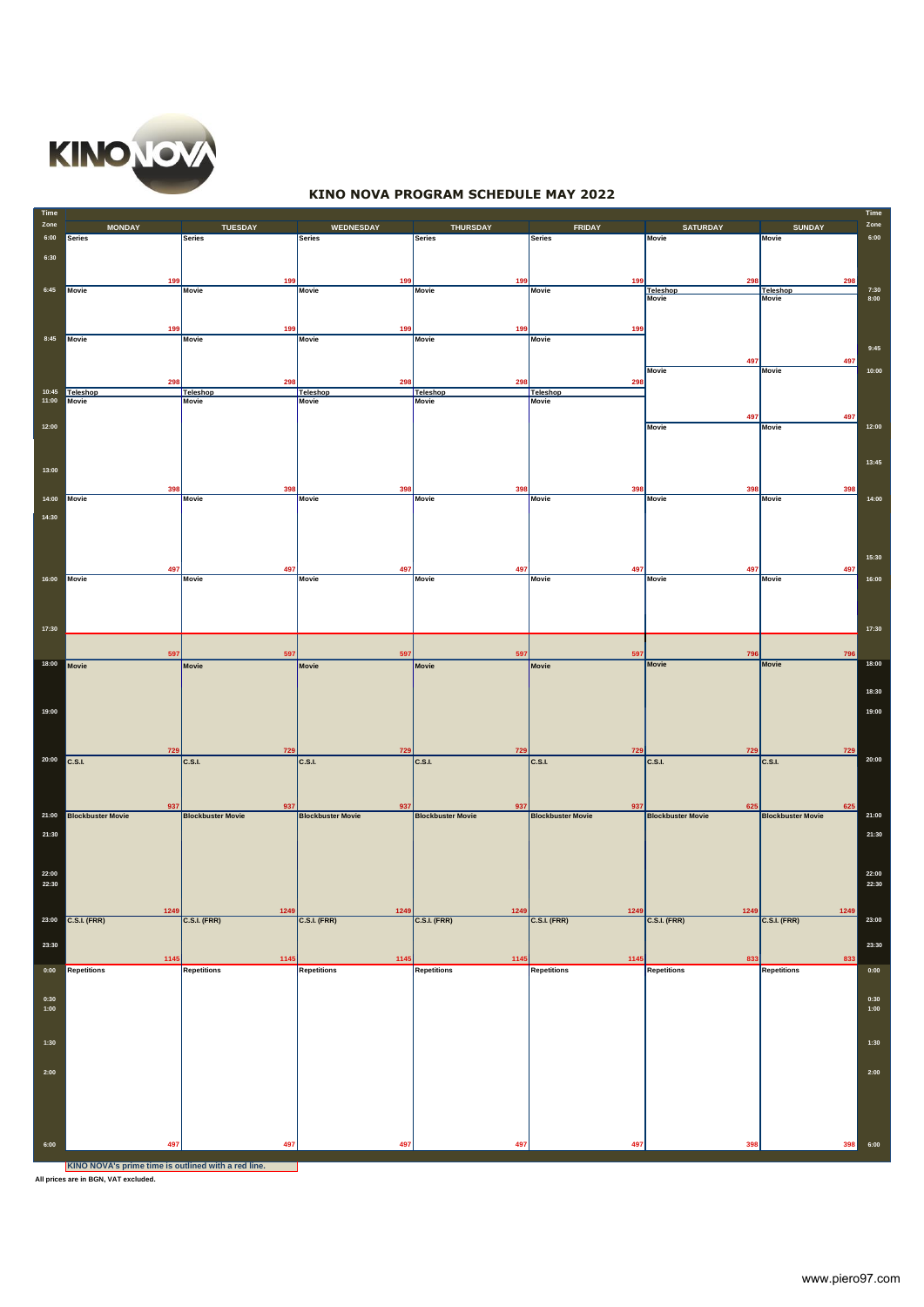

# **NOVA NEWS PROGRAM SCHEDULE MAY 2022**

| Time  |                                                     |                            |                            |                            |                            |                                 |                                 | Time            |
|-------|-----------------------------------------------------|----------------------------|----------------------------|----------------------------|----------------------------|---------------------------------|---------------------------------|-----------------|
| Zone  | <b>MONDAY</b>                                       | <b>TUESDAY</b>             | <b>WEDNESDAY</b>           | <b>THURSDAY</b>            | <b>FRIDAY</b>              | <b>SATURDAY</b>                 | <b>SUNDAY</b>                   | $\mathsf{Zone}$ |
| 6:30  | <b>NOVA News Program</b>                            | <b>NOVA News Program</b>   | <b>NOVA News Program</b>   | <b>NOVA News Program</b>   | <b>NOVA News Program</b>   | Repetitions                     | <b>Repetitions</b>              | 6:30            |
|       |                                                     |                            |                            |                            |                            |                                 |                                 |                 |
|       |                                                     |                            |                            |                            |                            |                                 |                                 |                 |
|       |                                                     |                            |                            |                            |                            |                                 |                                 |                 |
|       |                                                     |                            |                            |                            |                            |                                 |                                 |                 |
|       |                                                     |                            |                            |                            |                            |                                 | 314                             | 7:55            |
|       | 314                                                 | 31                         | 31                         | 31                         |                            | 314 Wake Up from NOVA           | <b>Wake Up from NOVA</b>        |                 |
| 8:00  | Your day (Morning show)                             | Your day (Morning show)    | Your day (Morning show)    | Your day (Morning show)    | Your day (Morning show)    |                                 |                                 |                 |
|       |                                                     |                            |                            |                            |                            |                                 |                                 |                 |
|       |                                                     |                            |                            |                            |                            |                                 |                                 |                 |
| 9:30  |                                                     |                            |                            |                            |                            |                                 |                                 |                 |
|       |                                                     |                            |                            |                            |                            |                                 |                                 |                 |
|       |                                                     |                            |                            |                            |                            |                                 |                                 |                 |
|       |                                                     |                            | 31                         | 31                         |                            |                                 | 31 <sub>0</sub>                 | 11:00           |
| 11:00 | News                                                | News                       | News                       | News                       | News                       | 314<br>Pulse                    | Pulse<br>314                    |                 |
|       |                                                     |                            |                            |                            |                            |                                 |                                 |                 |
|       |                                                     |                            |                            |                            |                            | <b>NOVA News Program</b><br>314 | <b>NOVA News Program</b><br>314 | 11:30           |
|       | 314                                                 | 314                        | 314                        | 314                        | 314                        |                                 |                                 |                 |
| 12:00 | News                                                | <b>News</b>                | <b>News</b>                | <b>News</b>                | News                       | <b>News</b>                     | <b>News</b>                     | 12:00           |
|       |                                                     |                            |                            |                            |                            |                                 |                                 |                 |
|       |                                                     |                            |                            |                            |                            |                                 |                                 |                 |
| 12:30 | 314                                                 | 314                        | 314                        | 314                        | 314                        | 314                             | 314                             | 12:30           |
|       | <b>NOVA News Program</b>                            | <b>NOVA News Program</b>   | <b>NOVA News Program</b>   | <b>NOVA News Program</b>   | <b>NOVA News Program</b>   | <b>NOVA News Program</b>        | <b>NOVA News Program</b>        |                 |
|       |                                                     |                            |                            |                            |                            |                                 |                                 |                 |
|       |                                                     |                            |                            |                            |                            |                                 |                                 |                 |
|       |                                                     |                            |                            |                            |                            |                                 |                                 |                 |
|       |                                                     |                            |                            |                            |                            |                                 |                                 |                 |
|       |                                                     |                            |                            |                            |                            |                                 |                                 |                 |
|       |                                                     |                            |                            |                            |                            | 621<br>Check in                 | 621<br>No Man's Land            | 15:30           |
|       |                                                     |                            |                            |                            |                            |                                 |                                 |                 |
|       |                                                     |                            |                            |                            |                            |                                 |                                 |                 |
|       |                                                     |                            |                            |                            |                            |                                 |                                 |                 |
|       |                                                     |                            |                            |                            |                            |                                 |                                 |                 |
|       | 471                                                 | 471                        | 471                        | 471                        | 471                        | 621                             |                                 |                 |
| 16:00 | <b>NOVA News Program</b>                            | <b>NOVA News Program</b>   | <b>NOVA News Program</b>   | <b>NOVA News Program</b>   | <b>NOVA News Program</b>   | Offensive                       |                                 | 16:00           |
|       |                                                     |                            |                            |                            |                            |                                 | 621                             |                 |
|       |                                                     |                            |                            |                            |                            |                                 | On focus                        | 16:31           |
|       |                                                     |                            |                            |                            |                            |                                 |                                 |                 |
|       | 314                                                 | 314                        | 314                        | 314                        | 314                        |                                 |                                 |                 |
| 17:00 | <b>News</b>                                         | <b>News</b>                | <b>News</b>                | <b>News</b>                | <b>News</b>                |                                 |                                 |                 |
|       | 314                                                 | 314                        | 314                        | 314                        | 314                        |                                 |                                 |                 |
| 17:20 | The Day Live                                        | The Day Live               | The Day Live               | The Day Live               | The Day Live               |                                 |                                 |                 |
|       |                                                     |                            |                            |                            |                            |                                 |                                 |                 |
|       |                                                     |                            |                            |                            |                            |                                 |                                 |                 |
|       | 542                                                 | 542                        | 542                        | 542                        | 542                        |                                 |                                 |                 |
| 18:00 | News                                                | News                       | News                       | <b>News</b>                | <b>News</b>                |                                 |                                 | 18:00           |
|       | 553                                                 | 553                        | 553                        | 553                        | 553                        |                                 |                                 |                 |
| 18:30 | <b>NOVA News Program</b>                            | <b>NOVA News Program</b>   | <b>NOVA News Program</b>   | <b>NOVA News Program</b>   | <b>NOVA News Program</b>   |                                 |                                 |                 |
|       |                                                     |                            |                            |                            |                            |                                 |                                 |                 |
|       | 553                                                 | 553                        | 553                        | 553                        | 553                        | 1022                            | 542                             |                 |
| 19:00 | News                                                | <b>News</b>                | <b>News</b>                | <b>News</b>                | <b>News</b>                | <b>News</b>                     | <b>News</b>                     | 19:00           |
|       |                                                     |                            |                            |                            |                            |                                 |                                 |                 |
|       |                                                     |                            |                            |                            |                            |                                 |                                 |                 |
|       | 542                                                 | 542                        | 542                        | 542                        | 542                        | 650                             | 650                             |                 |
| 20:00 | <b>NOVA News Main News</b>                          | <b>NOVA News Main News</b> | <b>NOVA News Main News</b> | <b>NOVA News Main News</b> | <b>NOVA News Main News</b> | <b>News</b>                     | <b>News</b>                     | 20:00           |
|       |                                                     |                            |                            |                            |                            |                                 |                                 |                 |
|       |                                                     |                            |                            |                            |                            |                                 |                                 |                 |
|       |                                                     |                            |                            |                            |                            |                                 |                                 |                 |
|       |                                                     |                            |                            |                            |                            | 650                             | 650                             | 20:45           |
|       | 542                                                 | 542                        | 542                        | 542                        | 542                        | <b>NOVA News Program</b>        | <b>NOVA News Program</b>        |                 |
| 21:00 | <b>News</b>                                         | <b>News</b>                | <b>News</b>                | <b>News</b>                | <b>News</b>                |                                 |                                 |                 |
| 21:30 |                                                     |                            |                            |                            |                            |                                 |                                 |                 |
|       |                                                     |                            |                            |                            |                            |                                 |                                 |                 |
|       |                                                     |                            |                            |                            |                            |                                 |                                 |                 |
|       |                                                     |                            |                            |                            |                            |                                 |                                 |                 |
| 22:00 |                                                     |                            |                            |                            |                            | 542                             | 542                             |                 |
|       |                                                     |                            |                            |                            |                            | <b>NOVA News Program</b>        | <b>NOVA News Program</b>        | 22:15           |
| 22:30 |                                                     |                            |                            |                            |                            |                                 |                                 |                 |
|       |                                                     |                            |                            |                            |                            |                                 |                                 |                 |
|       | 542                                                 | 542                        | 542                        | 542                        | 542                        |                                 |                                 |                 |
| 23:00 | <b>Late News</b>                                    | <b>Late News</b>           | Late News                  | Late News                  | <b>Late News</b>           |                                 |                                 |                 |
|       | 542                                                 | 542                        | 542                        | 542                        | 542                        |                                 |                                 |                 |
| 23:30 | <b>NOVA News Program</b>                            | <b>NOVA News Program</b>   | <b>NOVA News Program</b>   | <b>NOVA News Program</b>   | <b>NOVA News Program</b>   |                                 |                                 |                 |
|       |                                                     |                            |                            |                            |                            |                                 |                                 |                 |
| 0:00  |                                                     |                            |                            |                            |                            |                                 |                                 | 0:00            |
|       | 542                                                 | 542                        | 542                        | 542                        | 542                        | 542                             | 542                             |                 |
| 0:30  | <b>NOVA News Program</b>                            | <b>NOVA News Program</b>   | <b>NOVA News Program</b>   | <b>NOVA News Program</b>   | <b>NOVA News Program</b>   | <b>NOVA News Program</b>        | <b>NOVA News Program</b>        | 0:30            |
| 1:00  |                                                     |                            |                            |                            |                            |                                 |                                 | 1:00            |
|       |                                                     |                            |                            |                            |                            |                                 |                                 |                 |
|       |                                                     |                            |                            |                            |                            |                                 |                                 |                 |
| 1:30  |                                                     |                            |                            |                            |                            |                                 |                                 | 1:30            |
|       |                                                     |                            |                            |                            |                            |                                 |                                 |                 |
| 2:00  |                                                     |                            |                            |                            |                            |                                 |                                 | 2:00            |
|       |                                                     |                            |                            |                            |                            |                                 |                                 |                 |
|       |                                                     |                            |                            |                            |                            |                                 |                                 |                 |
|       |                                                     |                            |                            |                            |                            |                                 |                                 |                 |
|       |                                                     |                            |                            |                            |                            |                                 |                                 |                 |
|       |                                                     |                            |                            |                            |                            |                                 |                                 |                 |
| 6:30  | 298                                                 | 29                         | 298                        | 298                        | 29                         | 157                             | 157                             | 6:30            |
|       | NOVA NEWS's prime time is outlined with a red line. |                            |                            |                            |                            |                                 |                                 |                 |
|       |                                                     |                            |                            |                            |                            |                                 |                                 |                 |

**All prices are in BGN, VAT excluded.**